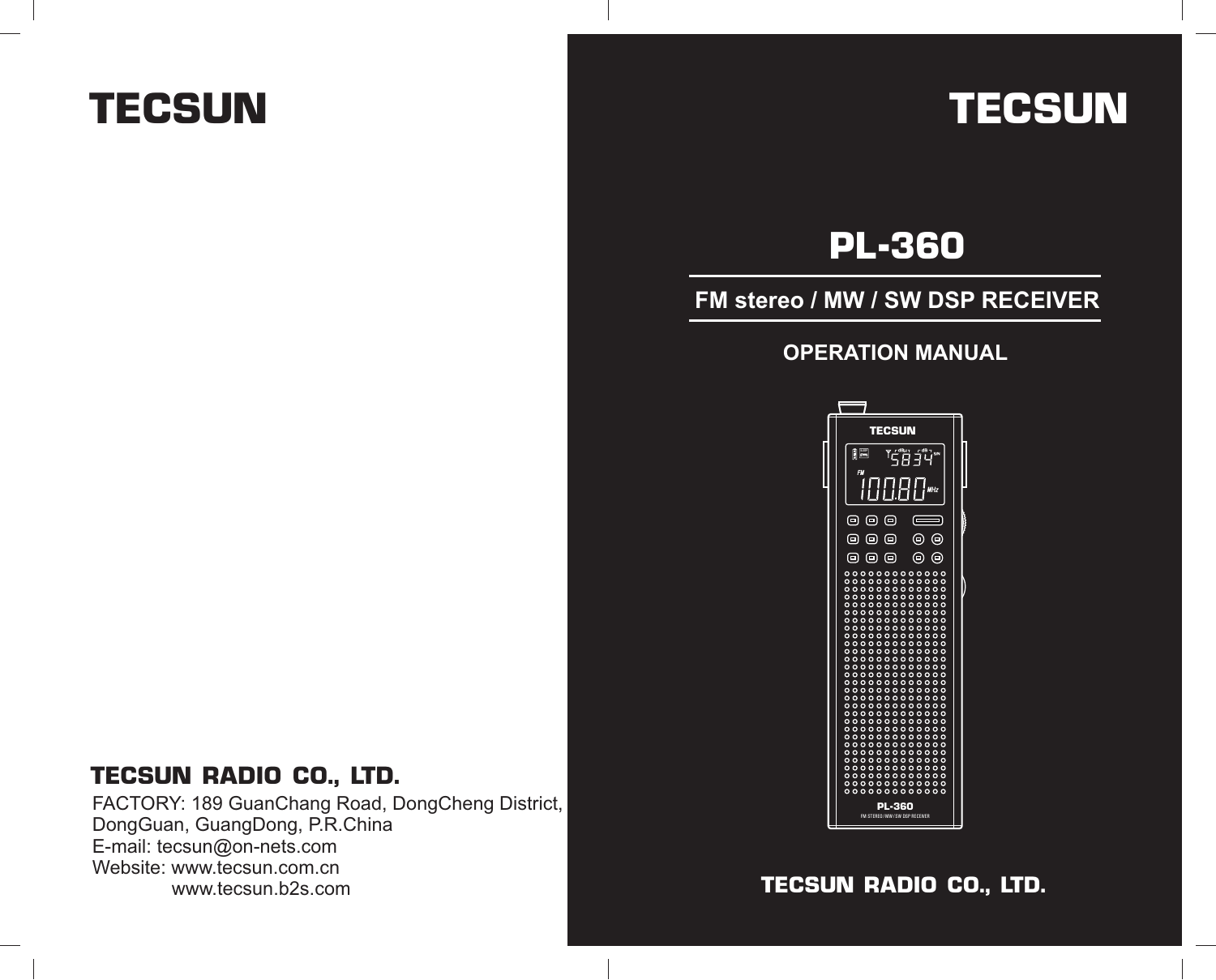# **PL-360 Functional Block Diagram SPECIFICATIONS**

PL-360 is using DSP si4734 Microchips (from Silicon Labs in USA) to digitalize the analog AM/FM broadcasting signal base on the modern software technology and radio principles. It can highly improve on radio's sensitivity, selectivity, S/N ratio and anti-interference.



1. Frequency range FM 87~108 MHz Japan 76~108 MHz Eu, USA 87.5~108 MHz MW 522~1620 (150~1620) kHz USA 520~1710 kHz SW 2300~21950 kHz 2. Sensitivity F M (S/N=30dB) Less than  $3 \mu V$  MW (S/N=26dB) Less than 1mV/m LW (S/N=26dB) Less than 10mV/m SW (S/N=26dB) Less than  $30 \mu$  V 3.Selectivity  $FM$   $>60 dB$ MW  $>$  60 dB  $L$ W  $>$  60 dB MW  $>$  60 dB 4. FM Stereo crosstalk Less than 25 dB 5. Memory 450 6. Output 350 mW 7. Power UM3 or AA X 3 USB 5V DC 8. Speaker 0mm, 500mW/16 Ohm Ö4 9. Earphone Jack  $\qquad$  03.5mm, 8~32 Ohm, Stereo type 10. Dimensions Approx. 53(W) X 159(H) X 26(D) mm 11. Weight 128g (Batteries not included)

 $-21-$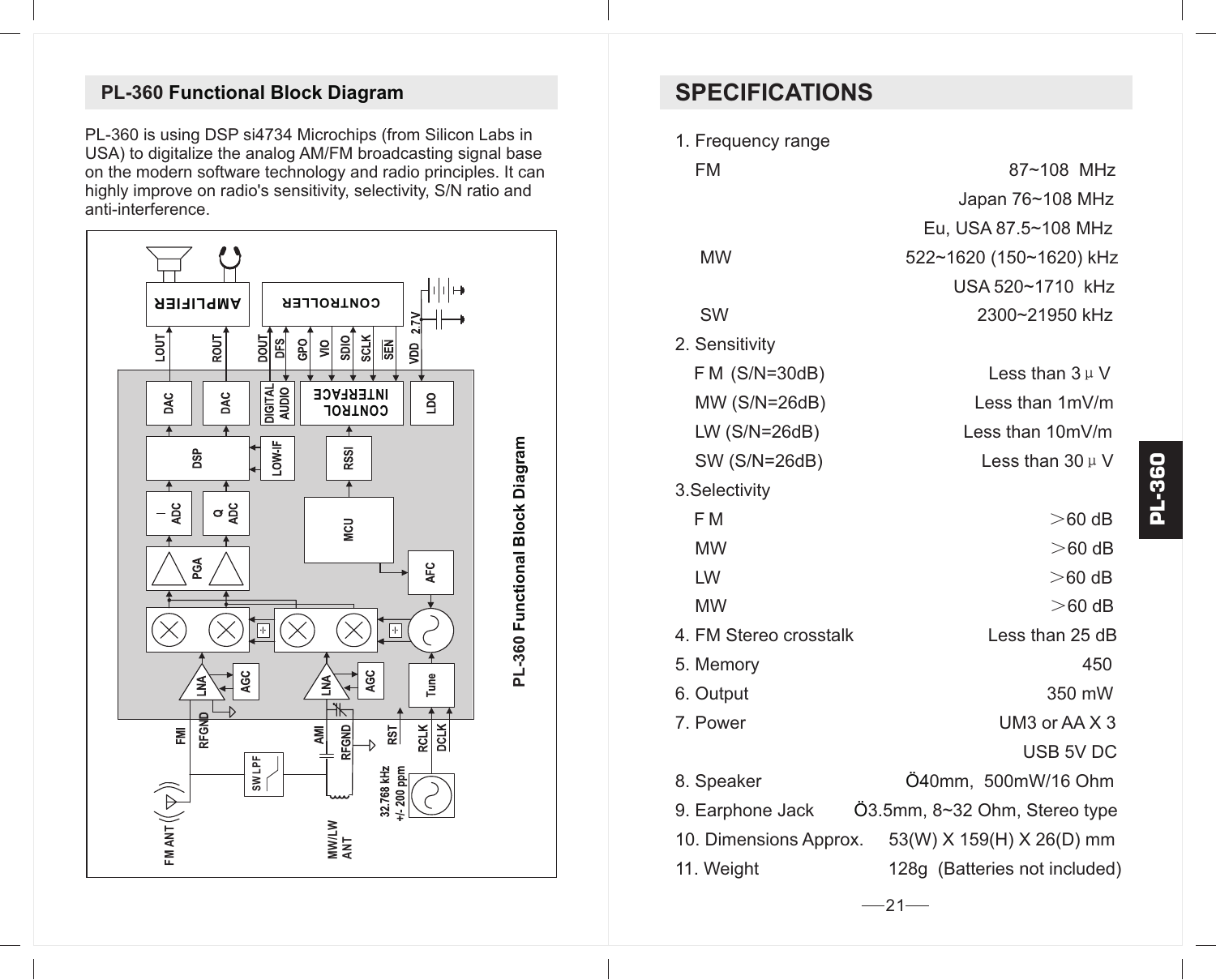| QUESTIONS                                                                                      | ANSWERS                                                                                                                                                                                                                               | <b>SOLUTIONS</b>                                                                                                                                                      |
|------------------------------------------------------------------------------------------------|---------------------------------------------------------------------------------------------------------------------------------------------------------------------------------------------------------------------------------------|-----------------------------------------------------------------------------------------------------------------------------------------------------------------------|
| When the alarm<br>activated (alarm<br>by radio), there is<br>only noise with<br>the broadcast. | -Did not set the<br>proper radio station<br>for the alarm.<br>-Or there are no<br>broadcasting at<br>that radio station.<br>-Or you are in<br>another city where<br>does not have a<br>radio station for<br>your preset<br>frequency. | -Preset your alarm<br>station properly<br>(see the above<br>setting).<br>-Make sure it has<br>radio broadcast in<br>your location.<br>-Or set the alarm by<br>buzzer. |
| radio malfunction.                                                                             | This may caused<br>by interference,<br>and the computer<br>microchip not<br>function properly.                                                                                                                                        | Remove the battery.<br>then you can reload.<br>If it is still not able to<br>work, please contact<br>your nearest dealer<br>for customer service.                     |

# **TABLE OF CONTENTS**

| ● ETM (Easy Tuning Mode)                         |  |  |  |  |
|--------------------------------------------------|--|--|--|--|
| • Manual tuning                                  |  |  |  |  |
| • Auto scan stations                             |  |  |  |  |
|                                                  |  |  |  |  |
| ● ATS - Auto Tuning Storage                      |  |  |  |  |
| • Manually storing station                       |  |  |  |  |
| ● Semi-auto storing station                      |  |  |  |  |
|                                                  |  |  |  |  |
| • Manual delete memory                           |  |  |  |  |
| ● Semi auto-delete memory                        |  |  |  |  |
| • Delete all memory                              |  |  |  |  |
|                                                  |  |  |  |  |
|                                                  |  |  |  |  |
|                                                  |  |  |  |  |
|                                                  |  |  |  |  |
|                                                  |  |  |  |  |
|                                                  |  |  |  |  |
|                                                  |  |  |  |  |
|                                                  |  |  |  |  |
|                                                  |  |  |  |  |
| <b>USING THE INTELLIGENT CHARGING FUNCTION17</b> |  |  |  |  |
| <b>IMPORTANT MATTERS FOR USING BATTERIES18</b>   |  |  |  |  |
|                                                  |  |  |  |  |
|                                                  |  |  |  |  |

 $-1-$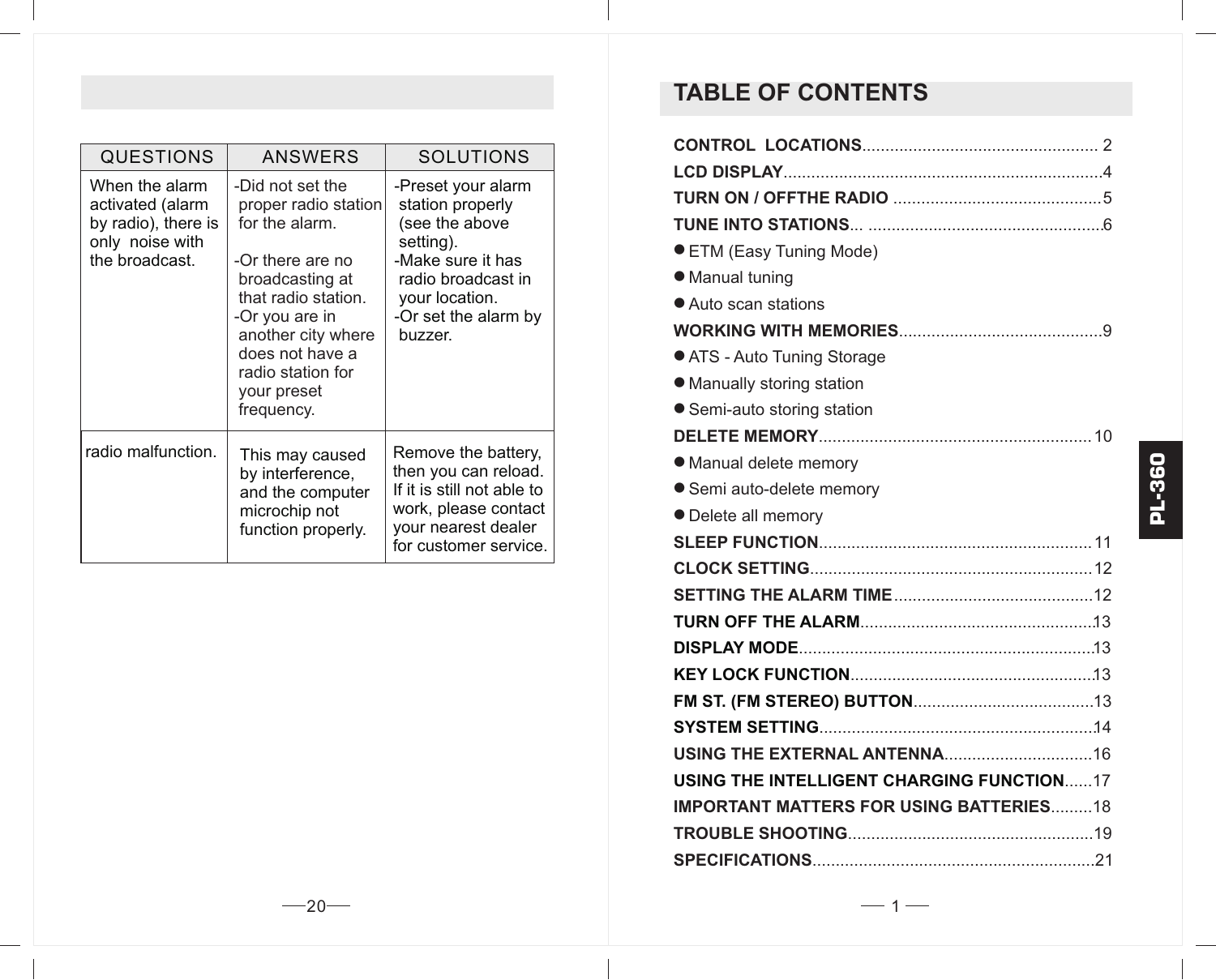# **CONTROL LOCATIONS**



# **TROUBLE SHOOTING**

| <b>QUESTIONS</b>                                                                              | <b>ANSWERS</b>                                                                                                | SOLUTIONS                                                                                                                                     |
|-----------------------------------------------------------------------------------------------|---------------------------------------------------------------------------------------------------------------|-----------------------------------------------------------------------------------------------------------------------------------------------|
| Can not turn on<br>the radio.                                                                 | -No power with the<br>batteries.<br>-Didn't install the<br>batteries properly.<br>-Power button is<br>locked. | -Replace the new<br>batteries.<br>-According to "+" or<br>"-" sign to install<br>the batteries again.<br>-Press [o---] button<br>to unlocked. |
| Radio goes off<br>when you are<br>listening.                                                  | -No power with the<br>batteries.<br>-Sleep timer is<br>activated.                                             | -Replace the<br>batteries.<br>-Turn on the radio<br>again.                                                                                    |
| Can not store<br>some stations<br>using ATS<br>Some station<br>store with noise<br>using ATS. | -Frequency of<br>stations are too<br>weak.<br>-There are<br>interference near<br>by your area.                | -Search the station<br>manually.<br>- Low down the<br>antenna or move<br>to other location<br>and try again.                                  |
| Only limited FM<br>stations can be<br>received in Japan.                                      | -FM frequency is<br>76~90MHz for<br>Japan.                                                                    | -Turn the radio off<br>and long press on<br>the [FM SET]<br>button, short press<br>[FM SET] button<br>again to select<br>76~108MHz            |
| Received very<br>poor AM in USA.                                                              | -USA is using<br>10kHz step for AM.                                                                           | -Turn off the radio<br>press the [9/10kHz]<br>button to select<br>10kHz.                                                                      |

 $-2-$ 

**PL-360**

 $-19-$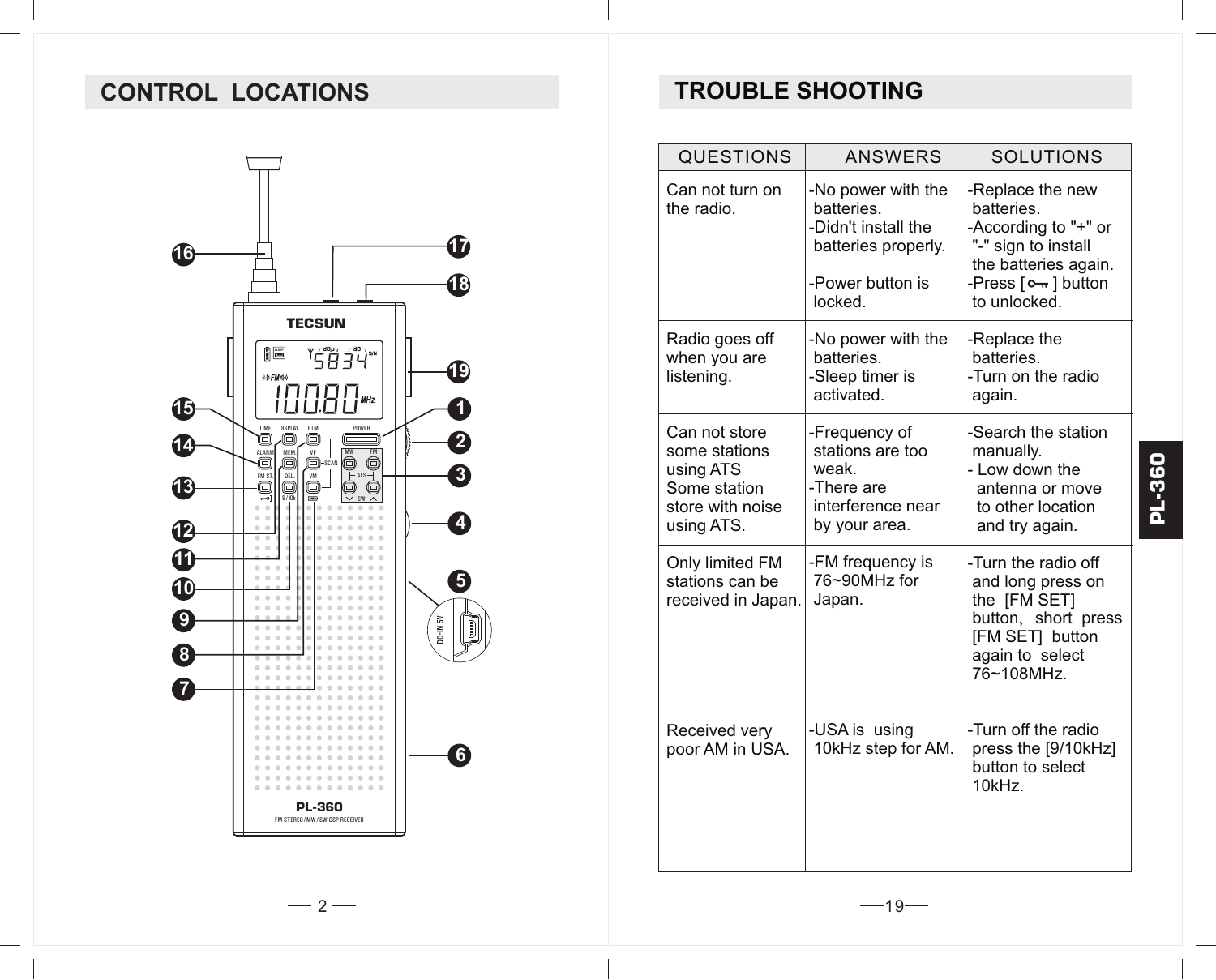#### **IMPORTANT MATTERS FOR USING BATTERIES**

- 1. If no battery has been installed inside for long time, clock of radio would stop to work. However, pre-stored frequencies are still kept. Clock would work again after new batteries being re-installed inside.
- 2. When the battery power is low, the " $\Box$  " symbol in the display will flash to alert you for changing new batteries. Besides it will turns off automatically when the power is gone.
- 3. Mix using the used & new batteries would cause damage of radio and also display the capacity of power incorrectly.
- 4. In case of radio not to be used for a long period, draw out the batteries for preventing liquid leakage and damaging the parts of radio.

|   | <b>1</b> Power on/off                                               |
|---|---------------------------------------------------------------------|
|   | 2 Multifunctional tuning knob                                       |
|   | 8 Band selector and Auto Tuning Storage                             |
|   | 4 Volume knob                                                       |
|   | <b>6</b> USB 5V DC-IN jack                                          |
|   | 6 Battery compartment                                               |
|   | • VM (View Memory) & Scan button (Memory)                           |
|   | <b>8</b> VF (View Frequency) & SCAN button (Frequency)              |
| 9 | ETM (Easy Tuning Mode) button                                       |
|   | <b>10</b> DEL ETE & 9/10kHz MW step set button                      |
|   | Memory button (Storing radio stations) /<br>Batteries type selector |
|   | <b>12</b> Display button                                            |
|   | <b>68</b> FM ST. / Lock button                                      |
|   | ALARM On/Off & Setting                                              |
|   | <b>6</b> TIME Setting                                               |
|   | <b>6</b> FM & SW telescopic antenna                                 |
|   | MW Antenna Jac                                                      |
|   | <b>18</b> Earphone jack                                             |
|   | <sup>19</sup> Removable Belt Clip                                   |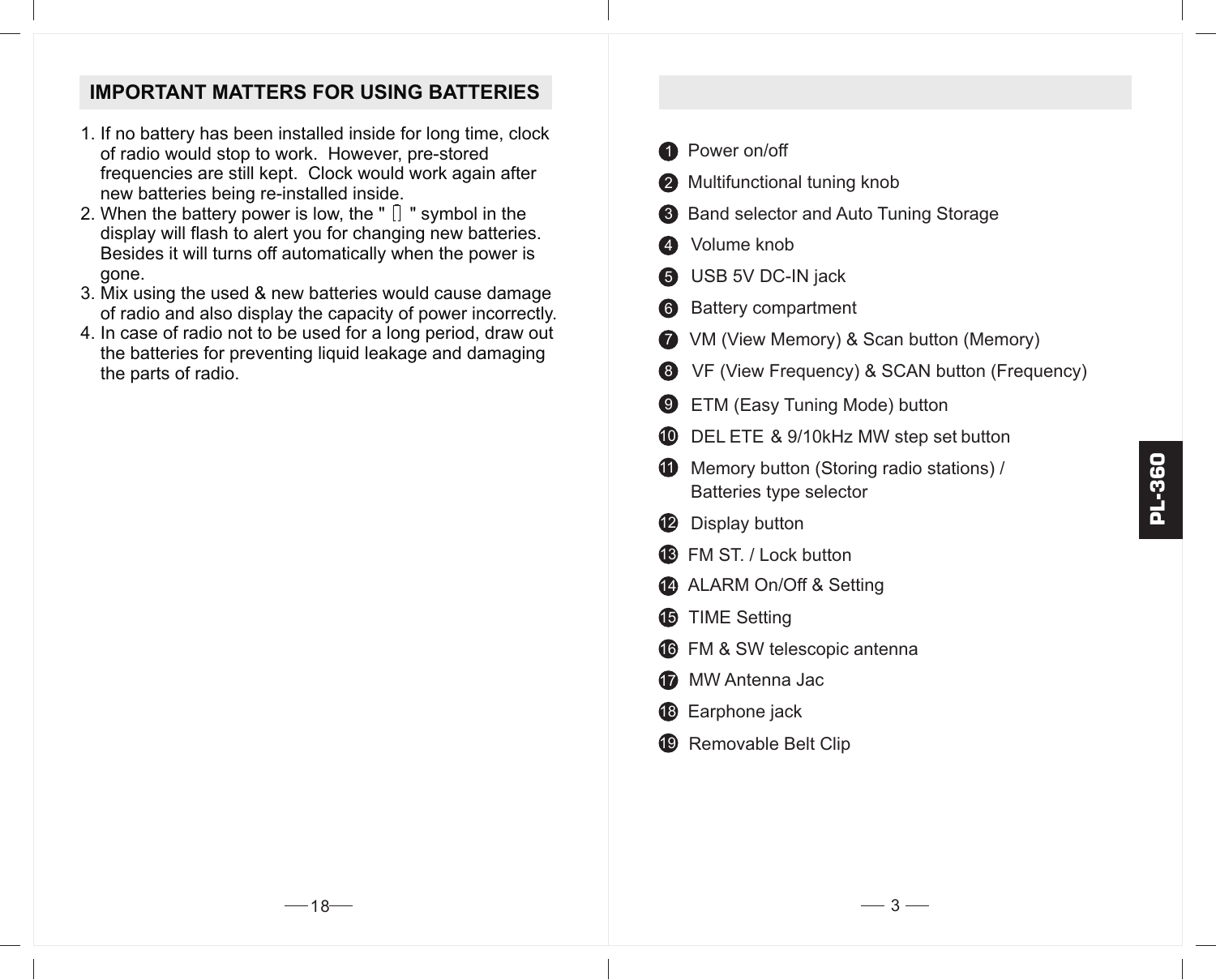# **LCD DISPLAY**



- **1** Battery consumption indicator / Charging indicator
- 2 Sleep timer indicator
- **3** Alarm on/off indicator
- **4** Temperature (Temp.)
- **5** Signal indicators dBu: signal strength unit dB : Signal to Noise Ratio (S/N) unit
- 6 Alarm time indicator
- 7 SW meter band indicator
- 8 Preset memory address
- 9 ETM indicator
- 10 Key-lock indicator
- **11** kHz: frequency unit for MW& SW MHz: frequency unit for FM
- Digital number display (4 Digits) With radio off: world time, alarm time, temperature With radio on: word time, signal strength / SNR, alarm time, temperature, local time, memory address, meter band. 12
- Digital number display 13 With radio off: local time With radio on: frequency display, band display
- 14 FM stereo status indicator
- 15 Band indicator
- 16 Rechargeable batteries indicator

#### **USING THE INTELLIGENT CHARGING FUNCTION**

With radio off, install 3 x UM3 (AA) rechargeable batteries and then press & hold the  $\sqrt{2}$  key with  $\sqrt{2}$   $CHB$   $\sqrt{3}$   $R$ "  $_{\text{Batter}}^{\text{Ni}-\text{MH}}$  " displays to activate the built in charging function.

- 1. Use any 5V external adaptor with USB plug to connect this radio, the symbol "  $\parallel$  " will advance from the bottom to top during power charging. It stops when batteries are fully charged.
- 2. You can also use any USB cable to connect the radio with your PC for charging.

Connect USB 5V to external power sources

# ∭ ⊡ा ज

#### **Notes for charging power:**

- 1. Insisting to use up all power of rechargeable batteries before charging again, this could extend the life time of battery and keeping them in good conditions.
- 2. 3 pcs of batteries to be used as a group and don't separate them to other usage. Also don't mix to use batteries with different power capacity.

**Caution:** Don't charge on any non-rechargeable batteries in the radio, this will cause a hazard or damage to your radio.

**PL-360**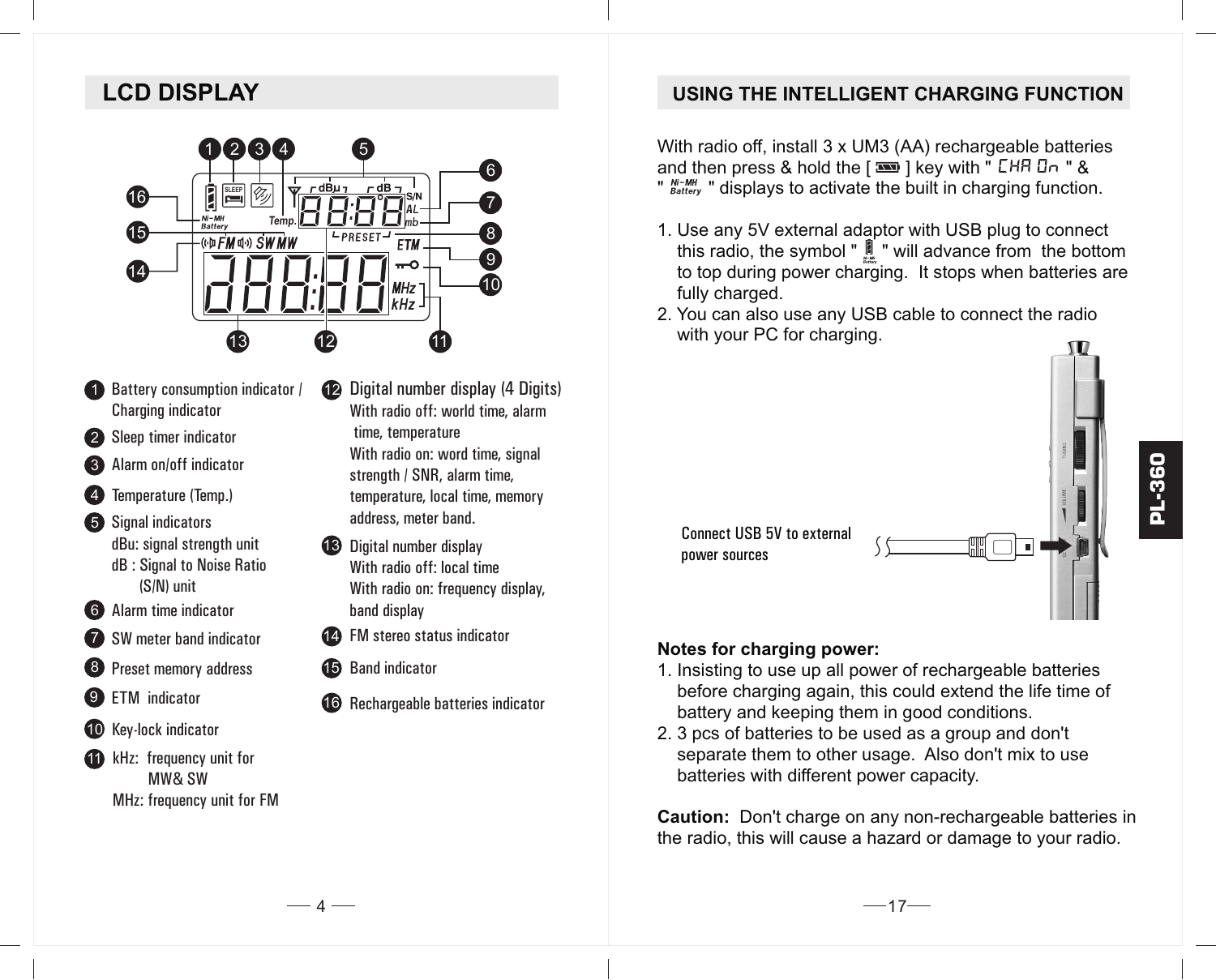# **USING THE EXTERNAL ANTENNA**

#### **Enhancing FM/SW reception**

Attach the clip on type "external FM/SW antenna" to the Telescopic antenna of PL360, then extend the wire and hang on another end to the window or wall to enhance the FM/SW reception.



Caution: Don't install external FM/SW antenna in the frequent thunder area.

#### **Enhancing AM/LW reception**

Plug in the AM/LW external antenna into the AM Antenna jack, then rotate the antenna for better AM/LW reception.



# **TURN ON / OFF THE RADIO**

#### 1. Installing batteries

 The battery compartment is located on the back of the PL-360. To remove the battery compartment cover, apply thumb pressure and slide it towards the bottom of the radio. Install 3 AA alkaline batteries into the battery compartment, observing the battery polarity diagram on the back of the radio. Display screen would show battery capacity, time, etc.





- **PL-360**
- 2. Short press on [POWER] button to turn the radio on or off.



#### *Note:*

If the radio is not able to be turned on. Please check if the batteries were installed correctly, battery capacity is sufficient or the lock function had been applied with symbol "  $\leftarrow$  o " displayed on screen.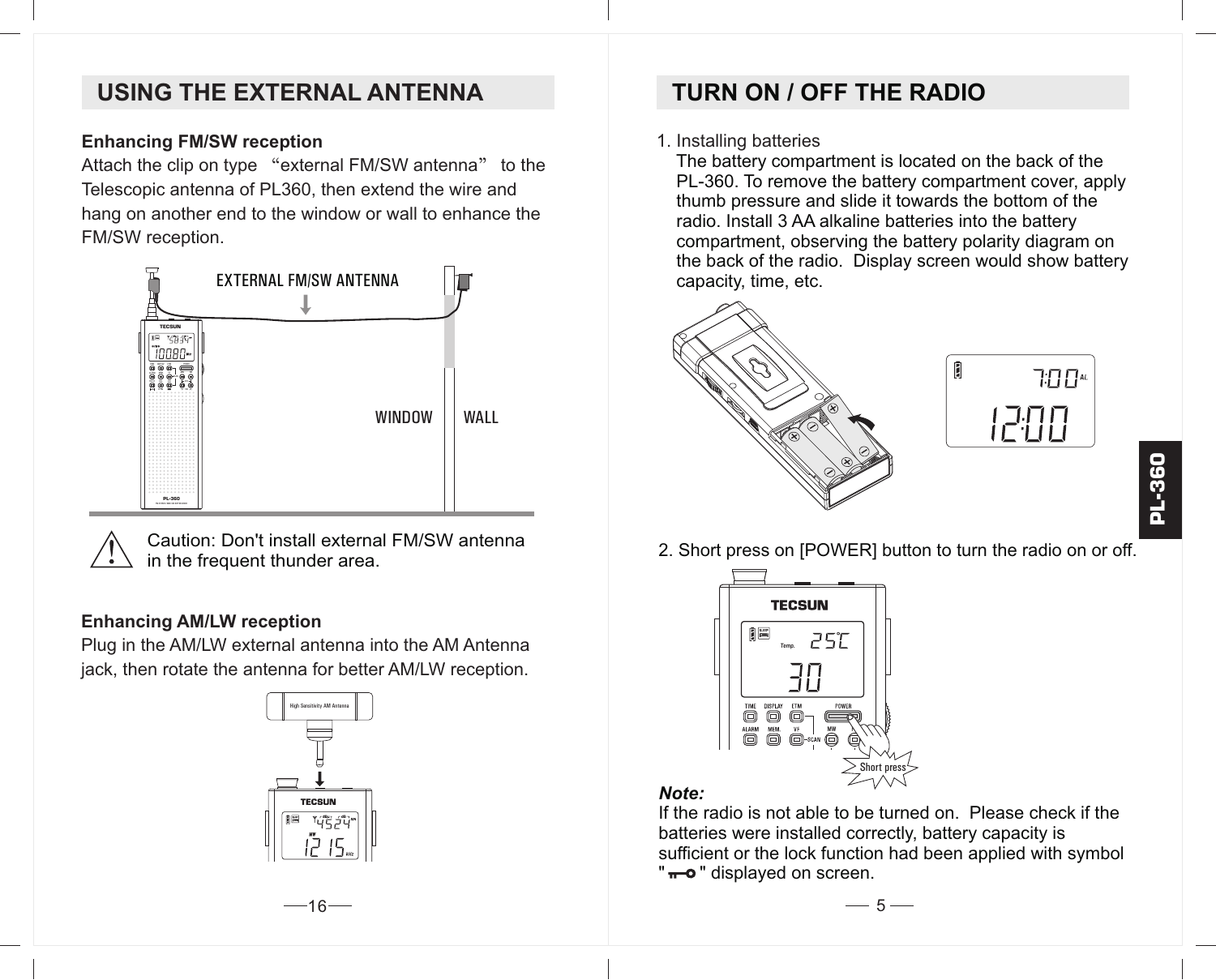# **TUNE INTO STATIONS**

Short press [POWER] button to turn on your radio, then select your desired band by short pressing the [FM], [MW], SW  $\lceil \vee \rceil$  or  $\lceil \wedge \rceil$  button. In case of receiving FM/SW broadcasting, fully extend the telescopic antenna for a better reception.

Now, you can turn into your favorite station with any of the below tuning methods:

#### **Method 1: ETM (Easy Tuning Mode)**

The ETM function allows you to tune into stations easily and temporally store them into the ETM storage; 100 stations for FM/MW & 250 stations for SW.

*Note:* Scanned stations will not be stored in the regular 450 memories, but will remain in the ETM temporary storage until next ETM scanning within each band.

#### **HOW TO USE ETM**

- 1. Turn on the radio and select your desired band by pressing either the FM, MW or SW  $[\vee]$  or  $[\wedge]$  button.
- 2. Short press the [ETM] button with **IETMI** shows on the display to enter Easy Tuning Mode.
- 3. Long press the [ETM] button until the frequency running to auto scan the stations within present band.
- flashing **Frequency** running Station **BLE**  $E \Pi$ (<br />
<sub>(\*</sub>)
- 4. When the frequency stop running, turn around the [TUNING] knob for those scanned stations.
- 5. Short press either the [VF] & [VM] button with frequency flashing and the disappearance of ETM on the display to exist ETM mode.

#### *Notes:*

FM station: When you are in a different city or country, you should perform the ETM function again, because this will not delete any of the stations already within the memory.

#### **Turn ON/OFF charging function & exchange battery consumption display**

Press & hold the  $[$  **B**  $]$  key with "  $CHH$   $IH \sim$  " & "  $^{N-MH}_{Batter}$ " shows up to activate the consumption display of rechargeable batteries and the built-in charging system. Press  $\&$  hold the  $[$   $\equiv$   $\equiv$   $]$  key with "  $\Gamma$  HR  $\Pi$  FF  $\equiv$  " shows up  $\&$ " N<sup>TMH</sup> " disappear to activate the consumption display of alkaline batteries and turn off the built-in charging function.

*Note:* This radio is default to use alkaline batteries for power supply. In case of using rechargeable batteries, you should switch the radio in rechargeable batteries mode in order to show the correct power capacity.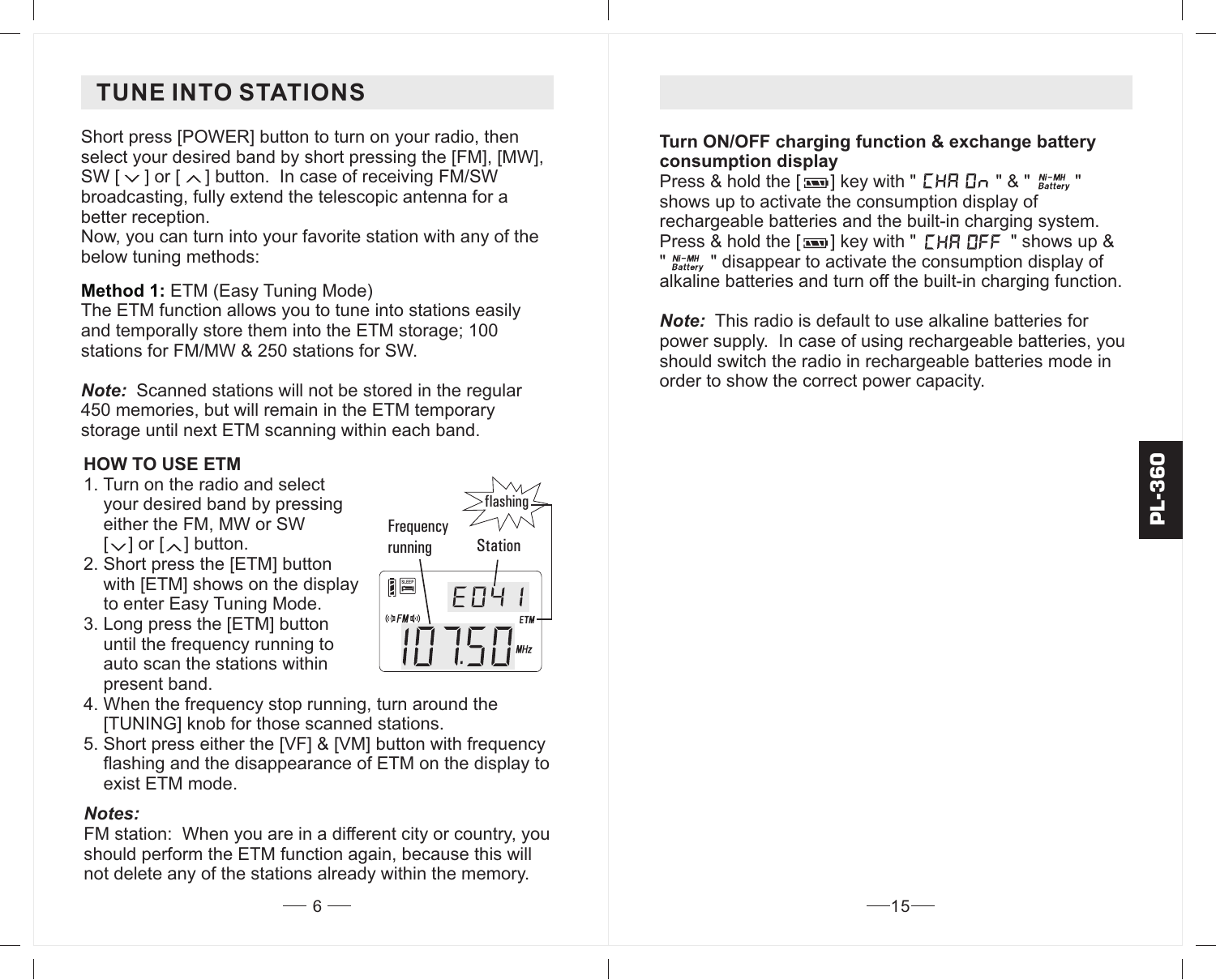# **SYSTEM SETTING**

#### **Frequency range setting for FM**

Turn off the radio, long press [FM] button, until 87.5-108MHz, 76-108MHz, or 87-108MHz appears in the display. Quickly keep pressing on the [FM] button to select suitable frequency range for your local FM.

#### **MW(AM) step setting**

Turn off the radio, long press [9/10kHz] button until "9kHz" or "10kHz" appears in the display. By long pressing again, the alternative band step would be shown. The temperature is also shown on screen at the same time.

In general practice, the frequency step of 10kHz is to be used for broadcasting MW(AM) as well as the temperature in the degree of Fahrenheit ( $\in$ ) to be used in the North America.

In order to provide convenience to the end users, the "10kHz" of frequency step is default to be displayed with temperature in the degree of Fahrenheit ( $\epsilon$ ) together as well as "9kHz" to be displayed with temperature in the degree of Centigrade ( $\Gamma$ ) together.

If the display shows "10kHz" with degree of Fahrenheit ( $E$ ). which means this radio is set to 10 kHz step for MW(AM) with temperature in Fahrenheit ( $\mathcal{F}$ ) which is for the North America region.

#### **Turn On/Off LW**

In radio off mode, long press the [9/10kHz] button to set the AM tuning step to 9K, then long press the [MW] button and notice "MW 150 ~ 1620" shows to activate the LW.

MW station: It is recommendable to perform the ETM function during day time as well as night time, because there usually are more stations that start broadcasting at night

SW station: It is recommendable to perform the ETM function in the morning, afternoon as well as night time. because the transmitting signal of SW is very unstable and there usually are more stations that start broadcasting in the late afternoon.

#### **Method 2:** MANUAL TUNING

Turn on the radio, short press the [VF] button to switch into frequency mode. Rotate the [TUNING] knob to select your station.

FAST/SLOW tuning is shown in the chart below for each band.

| step      | Slow tuning mode | <b>Fast tuning mode</b> |
|-----------|------------------|-------------------------|
| band      | turning step     | turning step            |
| FM        | $0.01$ MHz       | 0.1 MHz                 |
| <b>MW</b> | 1kHz             | 9/10kHz                 |
| SW        | 1 kHz            | 5 kHz                   |

#### **Method 3:** AUTO BROWSE STATION

- 1. Turn on the radio and short press the [VF] button with the frequency flashing.
- 2. Long press the [VF] button to scan from one station to another, staying on each stations for about 5 seconds.
- 3. To stop auto browse function, simply press the [VF] button.

**Note:** When the radio search & stop to a station, just press [MEM.] button once to store it.



Auto-scan with pre-listening

 $-14-$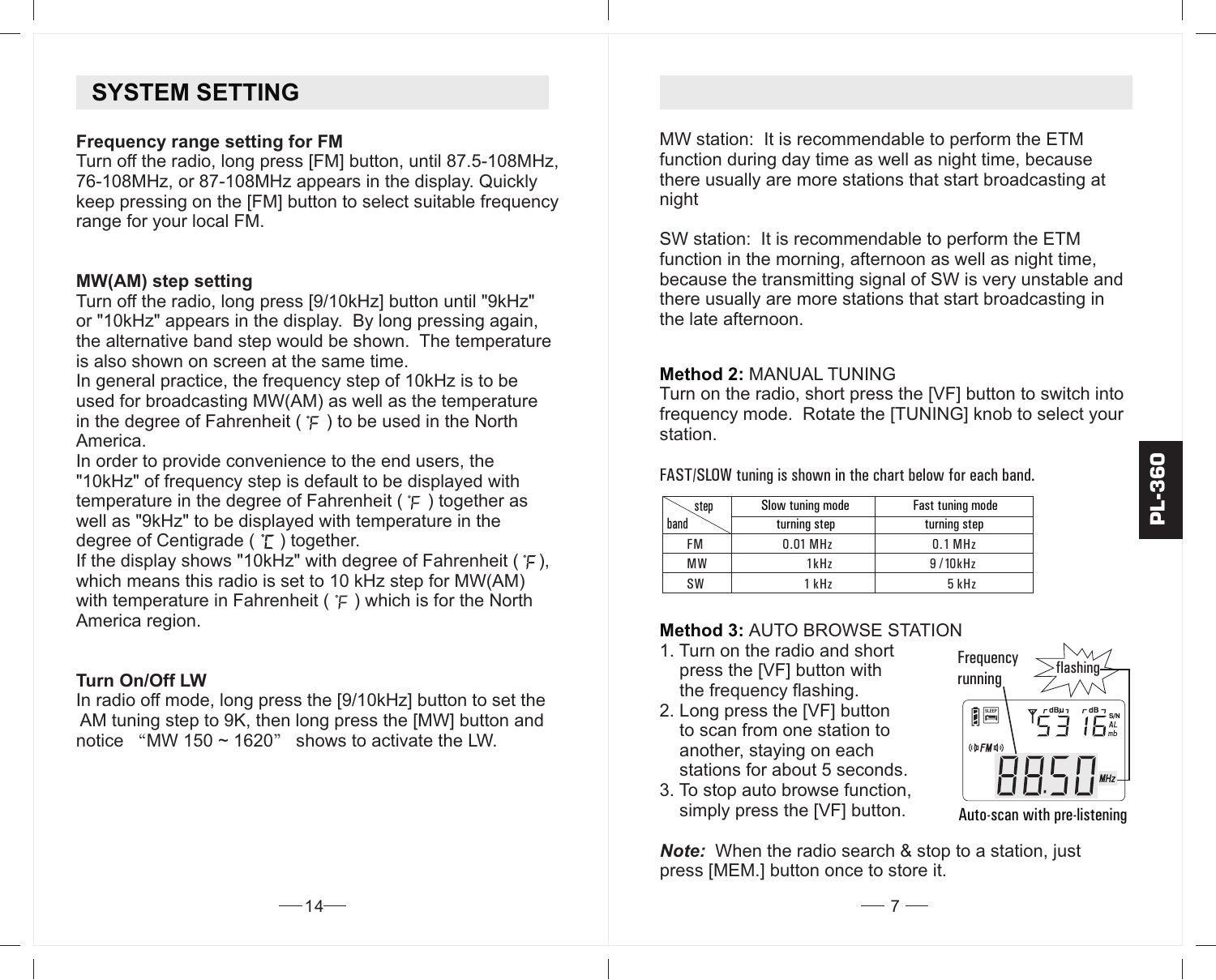#### **Method 4:** AUTO BROWSE MEMORY

- 1. Turn on the radio, short press the [VM] button with memory page shows in the upper right corner and disappears in 5 seconds.
- 2. Long press [VM] button with " PRESET " flashing to scan from one memory to another, staying on each station memory for about 5 seconds.

3. To stop auto search memory, simply press the [VM] button.



Auto-scan memory with pre-listening

*Note:* Please first read [Working with Memory] in next page before using this function.

# **TURN OFF THE ALARM**

When the radio is turned on by the alarm function with radio. you can short press [POWER] button to continue listening radio afterwards.

Short press [POWER] again to turn off the radio.

# **DISPLAY MODE**

With radio OFF: Short press the IDISPLAYI button to view on Temperature, Alarm time.

With radio ON: Short press the [DISPLAY] button to view on Alarm time, Temperature, Local time, signal strength/ SNR.

# **KEY LOCK FUNCTION**

Long press the  $[0 - 1]$  button with "  $0 - 1$  symbol appears in the display to lock up all keys / buttons. Long press it again with the symbol disappears to unlock the keys/buttons.

# **FM ST. (FM STEREO) BUTTON**

While listening to FM station via stereo earphones, short press the [FM.ST] button with " $(P \oplus P)$ " appears over the left side of the frequency in the display to activate the STEREO mode once it receives the FM stereo station.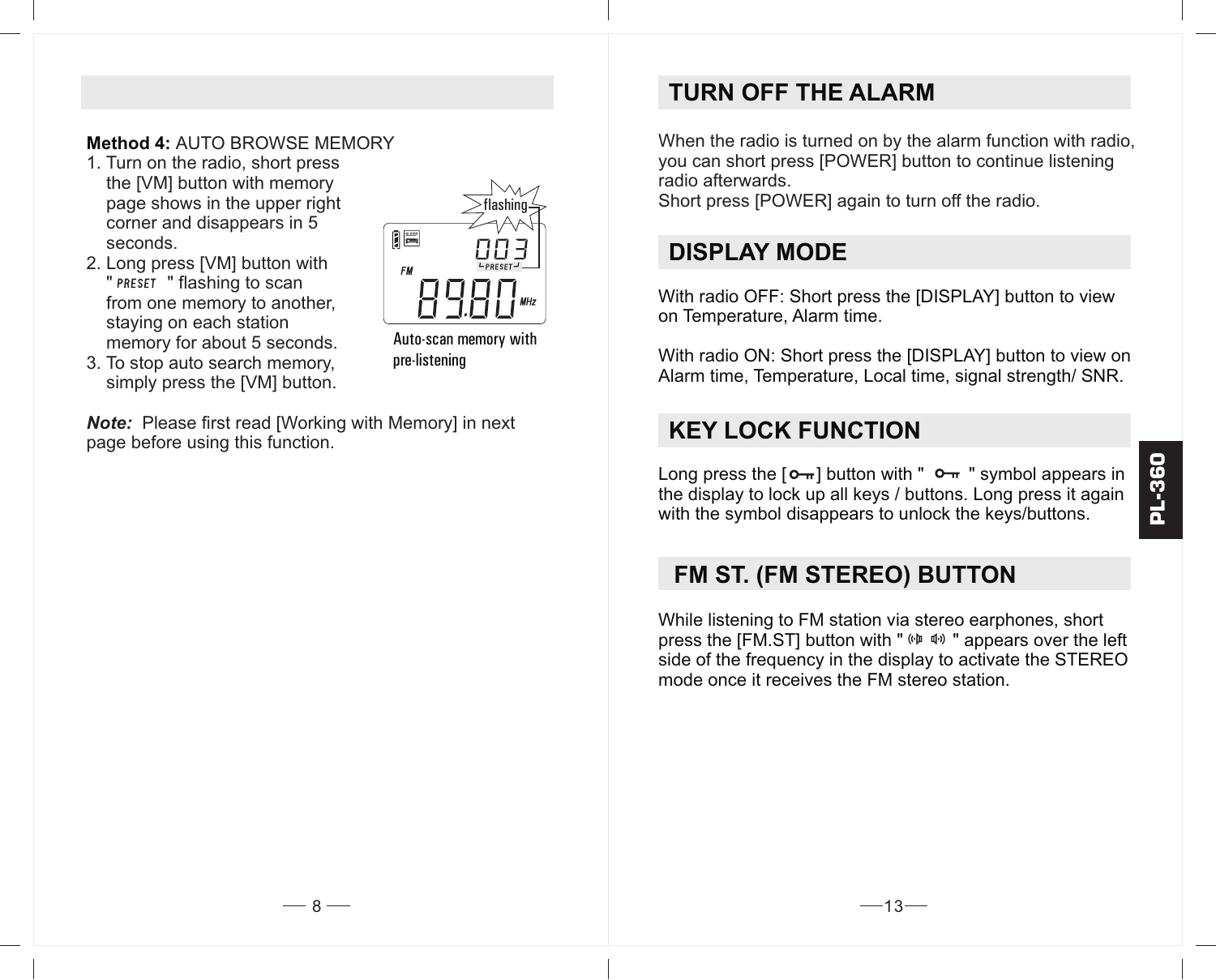# **SETTING THE CLOCK**

- 1. Long press the [TIME] button until you see the hour flashing. Rotate the [TUNING] knob to set the correct hour, then short press the [TIME] button and notice the minutes are flashing.
- 2. While it's flashing turn the [TUNING] knob to set the correct minutes, then press [TIME].

*Note:* You can also directly key-in the numeric key instead of rotating the [TUNING] knob to set the correct clock.

# **SETTING THE ALARM TIME**

- 1. Long press the [ALARM] button until both the HOUR & AL flashing, rotate the ITUNINGI knob to adjust the hour. then short press [ALARM] with the minutes flashing.
- 2. Rotate the [TUNING] knob to adjust the minutes and short press the [ALARM] button with the " |<del>"</del>" symbol flashing.
- 3. Rotate the ITUNINGI knob to select  $1 \sim 90$  minutes to set the Auto Alarm Off Timer.
- 4. Short press the [ALARM] button to confirm and notice " $\mathbb{Z}$ " shows on display to activate the alarm by radio.
- 5. To turn off the alarm function, repeat short pressing the IALARMI button and notice " <sup>7</sup> disappear.

#### **Setting the alarm by radio**

- 1. Turn on the radio, tune into your favorite alarm radio station. Please set the volume at the noticeable level.
- 2. Short press [MEM.] button and notice the PRESET number flashing in the upper right corner of the display.
- 2. While it flashing, press the [ALARM] button and notice "  $\mathbb{Z}$  " symbol is flashing for couple seconds. Now this alarm radio station is set.

# **WORKING WITH MEMORIES**

There are total 450 preset memories within PL-360. For FM and LW, each band has 100 preset memories; and 250 preset memories for SW.

**Method 1:**  ATS - Auto Tuning Storage number (001) appears in the Turn on the radio and select the band that you want to ATS to take place in, either FM or MW. Long press the [FM] or [MW] button and notice that the " PRESET " display's upper right corner with the presets to the right increasing as the band is scanned and frequencies are stored into memory.

Auto Tuning Storage

flashing

**SLEEP** 

There are two modes for SW ATS function: Mode A: In SW band, long press the  $[A / \vee]$  button to ATS

 the stations within all meter bands. Mode B: In SW band, long press the  $[B / \land]$  button to ATS

the stations within present meter band only.

#### *Note:*

During ATS process in FM, MW or SW (mode A), pre-stored radio stations will be replaced automatically by the new searched stations.

With ATS in SW (mode B), those existing memories will not be replaced; all the newly found radio stations would be stored in the blank memories addresses.